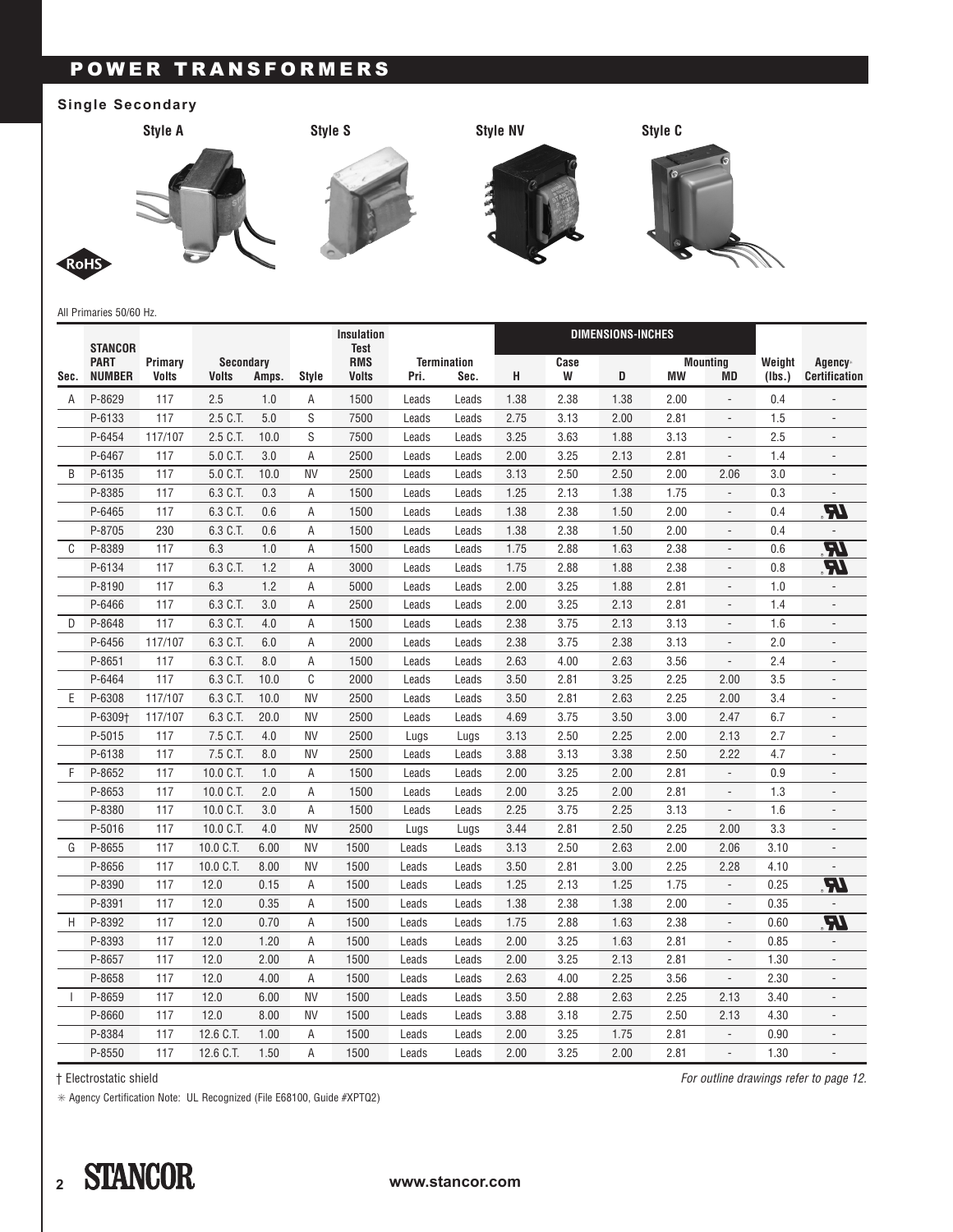### **Single Secondary**



### All Primaries 50/60 Hz.

|      | <b>STANCOR</b>               |                         |                                           |       |                | <b>Insulation</b><br><b>Test</b> |                                    |       |      | <b>DIMENSIONS-INCHES</b> |      |                             |                          |                  |                                 |
|------|------------------------------|-------------------------|-------------------------------------------|-------|----------------|----------------------------------|------------------------------------|-------|------|--------------------------|------|-----------------------------|--------------------------|------------------|---------------------------------|
| Sec. | <b>PART</b><br><b>NUMBER</b> | Primary<br><b>Volts</b> | <b>Secondary</b><br><b>Volts</b><br>Amps. |       | <b>Style</b>   | <b>RMS</b><br><b>Volts</b>       | <b>Termination</b><br>Pri.<br>Sec. |       | н    | Case<br>W                | D    | <b>Mounting</b><br>МW<br>MD |                          | Weight<br>(Ibs.) | Agency*<br><b>Certification</b> |
| A    | P-8130                       | 117                     | 12.6 C.T.                                 | 2.00  | Α              | 1500                             | Leads                              | Leads | 2.00 | 3.25                     | 2.13 | 2.81                        |                          | 1.40             | 74                              |
|      | P-8715                       | 230                     | 12.6 C.T.                                 | 2.00  | A              | 1500                             | Leads                              | Leads | 2.00 | 3.25                     | 2.13 | 2.81                        | $\overline{a}$           | 1.40             |                                 |
|      | P-8358                       | 117                     | 12.6 C.T.                                 | 3.00  | A              | 1500                             | Leads                              | Leads | 2.38 | 3.75                     | 2.25 | 3.13                        | $\overline{\phantom{a}}$ | 1.60             | $\overline{a}$                  |
|      | P-8641                       | 117                     | 12.6 C.T.                                 | 4.00  | A              | 1500                             | Leads                              | Leads | 2.62 | 4.00                     | 2.38 | 3.56                        | $\blacksquare$           | 2.30             | $\overline{a}$                  |
| B    | P-8644                       | 117                     | 12.6 C.T.                                 | 10.0  | C              | 1500                             | Leads                              | Leads | 4.25 | 3.44                     | 3.38 | 2.75                        | 2.69                     | 6.30             | $\overline{\phantom{a}}$        |
|      | P-8553                       | 115                     | 14.0 C.T.                                 | 0.25  | A              | 1500                             | Leads                              | Leads | 1.38 | 2.38                     | 1.44 | 2.00                        | $\overline{a}$           | 0.40             |                                 |
|      | P-8555                       | 115                     | 14.0 C.T.                                 | 1.00  | $\overline{A}$ | 1500                             | Leads                              | Leads | 2.00 | 3.25                     | 1.75 | 2.81                        | $\overline{\phantom{a}}$ | 1.20             | $\overline{a}$                  |
|      | P-8557                       | 115                     | 14.0 C.T.                                 | 4.00  | <b>NV</b>      | 1500                             | Leads                              | Leads | 3.00 | 2.56                     | 2.44 | 2.00                        | 2.25                     | 3.00             |                                 |
| C    | P-8558                       | 115                     | 14.0 C.T.                                 | 6.00  | <b>NV</b>      | 1500                             | Leads                              | Leads | 3.50 | 2.81                     | 2.88 | 2.25                        | 2.38                     | 4.00             |                                 |
|      | P-8691                       | 115                     | 18.0 C.T.                                 | 1.00  | Α              | 1500                             | Leads                              | Leads | 2.00 | 3.31                     | 2.13 | 2.81                        | $\overline{\phantom{a}}$ | 1.50             | L,                              |
|      | P-8692                       | 115                     | 18.0 C.T.                                 | 1.50  | $\overline{A}$ | 1500                             | Leads                              | Leads | 2.38 | 3.75                     | 2.13 | 3.13                        | $\overline{\phantom{a}}$ | 1.70             | $\overline{a}$                  |
|      | P-8693                       | 115                     | 18.0 C.T.                                 | 2.00  | A              | 1500                             | Leads                              | Leads | 2.38 | 3.75                     | 2.25 | 3.13                        | $\overline{\phantom{a}}$ | 2.00             | $\overline{a}$                  |
| D    | P-8504                       | 115/230                 | 20.0 C.T.                                 | 0.25  | A              | 2500                             | Leads                              | Leads | 1.44 | 2.38                     | 1.38 | 2.00                        |                          | 0.40             |                                 |
|      | P-8505                       | 115/230                 | 20.0 C.T.                                 | 0.30  | A              | 2500                             | Leads                              | Leads | 1.44 | 2.38                     | 1.38 | 2.00                        | $\overline{\phantom{a}}$ | 0.60             | $\overline{a}$                  |
|      | P-8507                       | 115/230                 | 20.0 C.T.                                 | 0.50  | A              | 2500                             | Leads                              | Leads | 1.75 | 2.88                     | 1.63 | 2.38                        |                          | 0.80             |                                 |
|      | P-8508                       | 115/230                 | 20.0 C.T.                                 | 1.00  | A              | 2500                             | Leads                              | Leads | 2.00 | 3.25                     | 2.25 | 2.81                        |                          | 1.40             |                                 |
| E    | P-8604                       | 117                     | 20.0 C.T.                                 | 1.00  | A              | 1500                             | Leads                              | Leads | 2.00 | 3.25                     | 2.13 | 2.81                        |                          | 1.40             | IR.                             |
|      | P-8559                       | 115                     | 20.0 C.T.                                 | 2.00  | A              | 1500                             | Leads                              | Leads | 2.56 | 4.00                     | 2.25 | 3.56                        | $\overline{\phantom{a}}$ | 2.50             |                                 |
|      | P-8560                       | 115                     | 20.0 C.T.                                 | 4.00  | <b>NV</b>      | 1500                             | Leads                              | Leads | 3.50 | 2.81                     | 3.06 | 2.25                        | 2.06                     | 4.00             |                                 |
|      | P-8551                       | 115                     | 24.0                                      | 1.00  | A              | 1500                             | Leads                              | Leads | 1.94 | 3.25                     | 2.13 | 2.81                        | $\overline{a}$           | 1.40             |                                 |
| F    | P-8694                       | 115                     | 24.0                                      | 2.00  | A              | 1500                             | Leads                              | Leads | 2.63 | 4.00                     | 2.00 | 3.56                        | $\blacksquare$           | 2.30             | $\overline{a}$                  |
|      | P-8394                       | 117                     | 24.0 C.T.                                 | 0.085 | Α              | 1500                             | Leads                              | Leads | 1.25 | 2.13                     | 1.25 | 1.75                        | $\overline{\phantom{a}}$ | 0.25             |                                 |
|      | P-8395                       | 117                     | 24.0 C.T.                                 | 0.20  | Α              | 1500                             | Leads                              | Leads | 1.38 | 2.38                     | 1.38 | 2.00                        | $\overline{a}$           | 0.35             | R                               |
|      | P-8721                       | 230                     | 24.0 C.T.                                 | 0.20  | A              | 1500                             | Leads                              | Leads | 1.38 | 2.38                     | 1.38 | 2.00                        | $\overline{a}$           | 0.35             |                                 |
| G    | P-8578                       | 115/230                 | 24.0 C.T.                                 | 0.20  | $\overline{A}$ | 1500                             | Leads                              | Leads | 1.38 | 2.38                     | 1.50 | 2.00                        |                          | 0.30             |                                 |
|      | P-8396                       | 117                     | 24.0 C.T.                                 | 0.40  | A              | 1500                             | Leads                              | Leads | 1.75 | 2.88                     | 1.63 | 2.38                        | $\overline{\phantom{a}}$ | 0.60             | R                               |
|      | P-8722                       | 230                     | 24.0 C.T.                                 | 0.40  | A              | 1500                             | Leads                              | Leads | 1.75 | 2.88                     | 1.63 | 2.38                        | $\frac{1}{2}$            | 0.60             |                                 |
|      | P-8397                       | 117                     | 24.0 C.T.                                 | 0.70  | A              | 1500                             | Leads                              | Leads | 2.00 | 3.25                     | 1.75 | 2.81                        | $\blacksquare$           | 0.85             | R                               |
| H    | P-8723                       | 230                     | 24.0 C.T.                                 | 0.70  | A              | 1500                             | Leads                              | Leads | 2.00 | 3.25                     | 1.75 | 2.81                        | $\overline{\phantom{a}}$ | 0.85             |                                 |
|      | P-8661                       | 117                     | 24.0 C.T.                                 | 1.00  | Α              | 1500                             | Leads                              | Leads | 2.00 | 3.25                     | 2.06 | 2.81                        | $\overline{\phantom{a}}$ | 1.40             | R                               |
|      | P-8575                       | 115/230                 | 24.0 C.T.                                 | 1.00  | A              | 1500                             | Leads                              | Leads | 2.00 | 3.25                     | 2.06 | 2.81                        | $\overline{\phantom{a}}$ | 1.30             | R                               |
|      | P-8662                       | 117                     | 24.0 C.T.                                 | 2.00  | $\overline{A}$ | 1500                             | Leads                              | Leads | 2.62 | 4.00                     | 2.38 | 3.56                        | $\overline{a}$           | 2.30             |                                 |
|      | P-8663                       | 117                     | 24.0 C.T.                                 | 4.00  | <b>NV</b>      | 1500                             | Leads                              | Leads | 3.88 | 3.19                     | 2.81 | 2.50                        | 2.13                     | 4.00             | R                               |
|      | P-8664                       | 117                     | 24.0 C.T.                                 | 6.00  | <b>NV</b>      | 1500                             | Leads                              | Leads | 4.19 | 3.44                     | 3.00 | 2.75                        | 2.25                     | 5.70             |                                 |
|      | P-8665                       | 117                     | 24.0 C.T.                                 | 8.00  | <b>NV</b>      | 1500                             | Leads                              | Leads | 4.19 | 3.44                     | 3.38 | 2.75                        | 2.75                     | 7.30             | $\overline{\phantom{a}}$        |
|      | P-8695                       | 115                     | 24.0 C.T.                                 | 10.0  | <b>NV</b>      | 1500                             | Leads                              | Leads | 4.31 | 3.44                     | 3.50 | 2.75                        | 3.13                     | 8.00             |                                 |

✳ Agency Certification Note: UL Recognized (File E68100, Guide #XPTQ2)

*For outline drawings refer to page 12.*